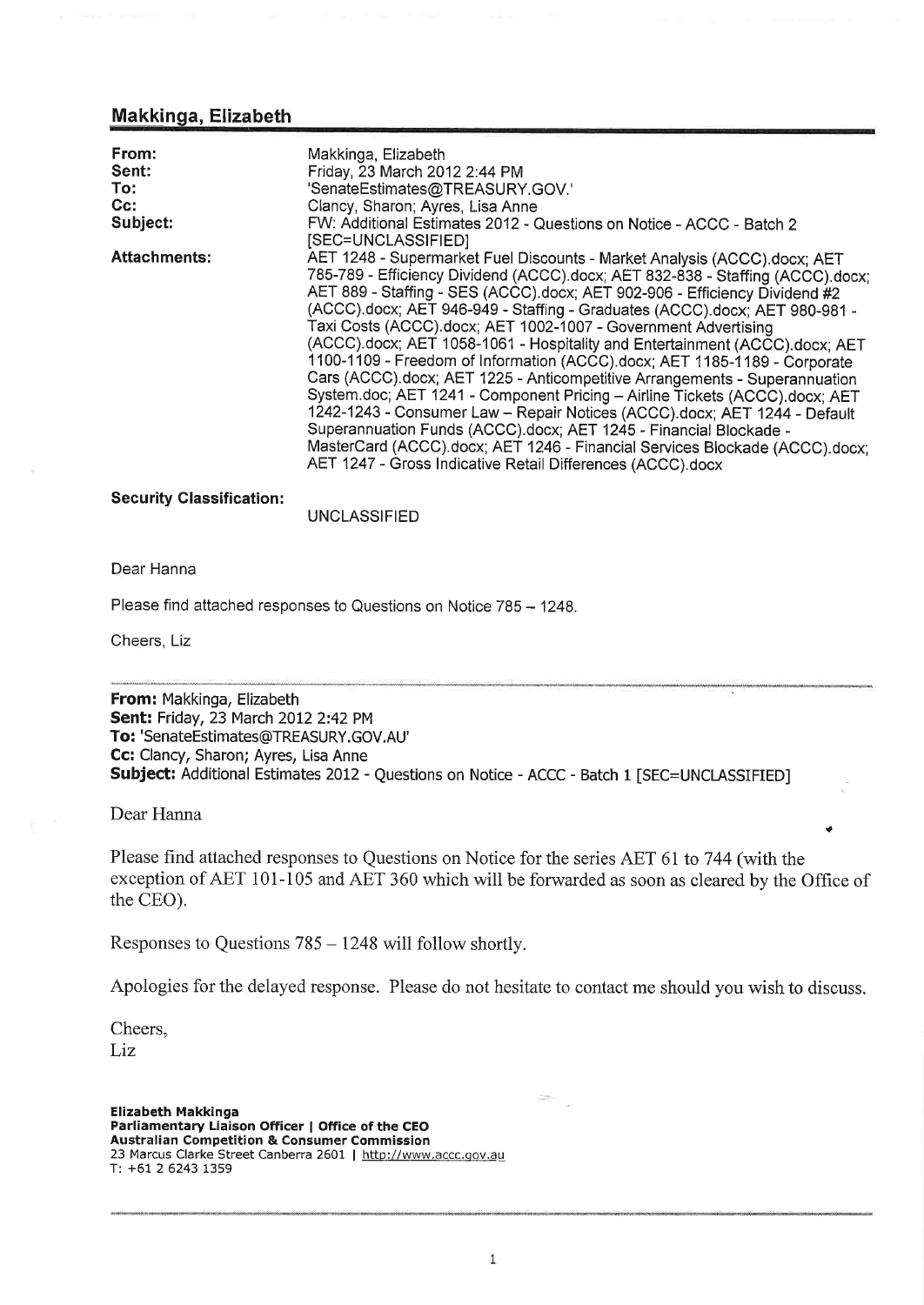## From: Senate Estimates [mailto:SenateEstimates@TREASURY.GOV.AU] Sent: Friday, 2 March 2012 l:42 pM To: Ayres, Lisa Anne; Clancy, Sharon Subject: RE: Additional Estimates 2012 - Written Questions on Notice - ACCC [SEC=UNCLASSIFIED]

Hi Lisa Anne and Sharon,

Attached are questions taken on notice during the Additional estimates hearings for the attention of the ACCC.

The deadline is the same as the written QoNs (see below email).

Thanks Hanna

From: Senate Estimates Sent: Wednesday, 29 February 2012 1:48 pM To: Lisa Anne Ayres (ACCC) (lisaanne.ayres@accc.gov.au); Sharon Clancy Cc: Senate Estimates; Nightingale, Adam; Holder, Hanna Subject: Additional Estimates 2012 - Written Questions on Notice - ACCC [SEC=UNCLASSIFIED]

Dear all,

Herein contains questions on notice submitted by Senators ín writing for the attention of the ACCC, from the <sup>2012</sup>Additional Estimates hearings held in February 2012 . Please note questions taken on notice by the ACCC during the hearings will be sent through for action shortly.

# Whole-of-government 'Corporate Service' questions

The Treasury portfolio has received a large amount of 'corporate services' questions which have been asked of the Treasury and portfolio agencies. The Department of the Prime Minister and cabinet (pM&c) will be issuing advice to Departments shortly, to assist in providing a coordinated approach in responding to these questions. This advice will be circulated to agencies as soon as it is received.

PM&C noted that the guidance will follow a similar line as that which was provided for corporate questions received at the 2011 Supplementary Budget estimates.

We suggest using 31 January 2012 as the end date for any questions that ask for reporting for the' financial year to date'. Please ensure that the end date is included appropriately in final responses.

### Deadline for Responses

To meet the deadline set by the Senate Standing Committee on Economics, it would be appreciated if responses could be sent to the Senate Estimates email address by COB Wednesday 21 March 2012. This deadline provides time for clearance through the Treasurer's Office prior to forwarding to the Senate Standing Committee on Economics.

Please contact Hanna Holder on ext. 3077 or Adam Nightingale on ext. 2719 if you require assistance.

Kind Regards

Parliamentary Coordination Team Treasury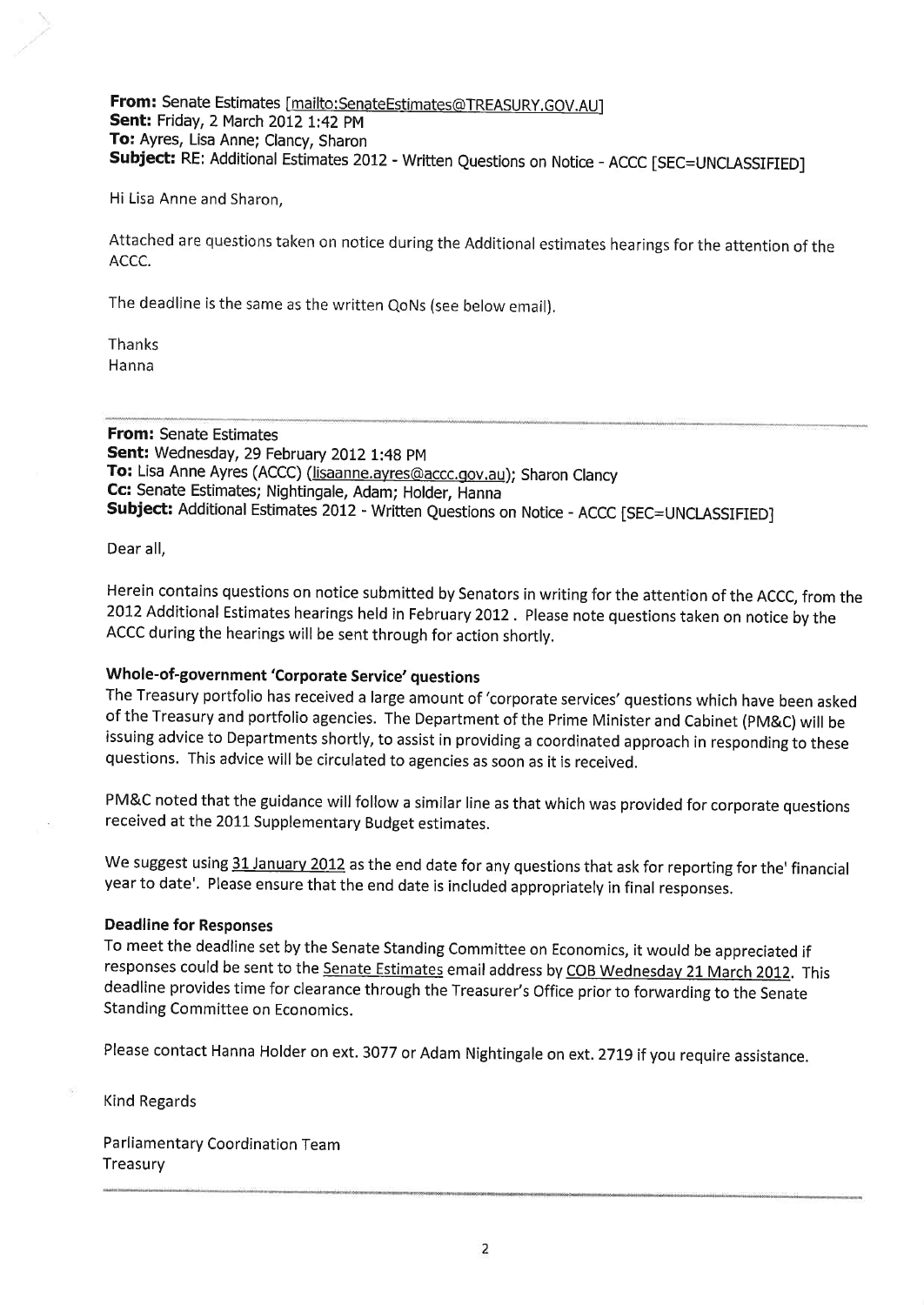Please Note: The information contained in this e-mail message and any attached files may be confidential information and may also be the subject of legal professional privilege. lf you are not the intended recipient, any use, disclosure or copying of this e-mail is unauthorised. lf you have received this e-mail by error please notify the sender immediately by reply e-mail and delete all copies of this transmission together with any attachments.

 $-112$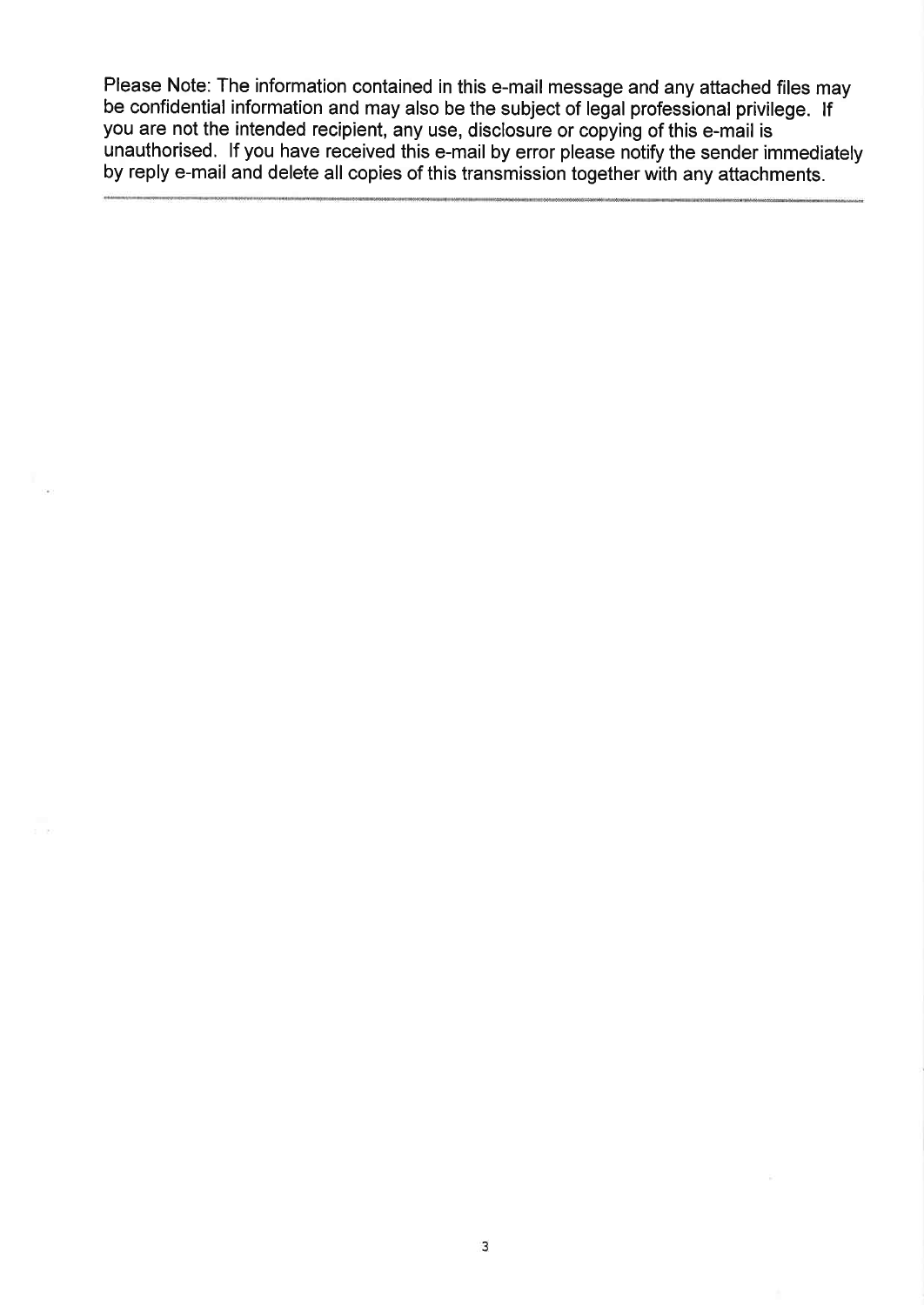# Senate Standing Committee on Economics

ANSWERS TO QUESTIONS ON NOTICE

#### Treasury Portfolio

Additional Estimates 2012

15-17 February 2012

Question: AET 1246

Topic: Financial Services Blockade

Hansard Page: 15 Feb 2012, pg 129

Senator LUDLAM asked:

Senator LUDLAM: I would appreciate that. On notice, could you provide us with a breakdown, consistent with your privacy obligations, of how many complaints you have received on this matter in its broadest extent.

Mr Gregson: We would be able to do that.

#### Answer:

The ACCC has received around 40 contacts in relation to the refusal of companies to process payments to Wikileaks, including the correspondence from Senator Brown as referred to by Senator Ludlam at the ACCC's appearance at Additional Estimates on 15 February 2012. The majority of these contacts were made in November 2011 and appear to have been made predominantly by consumers.